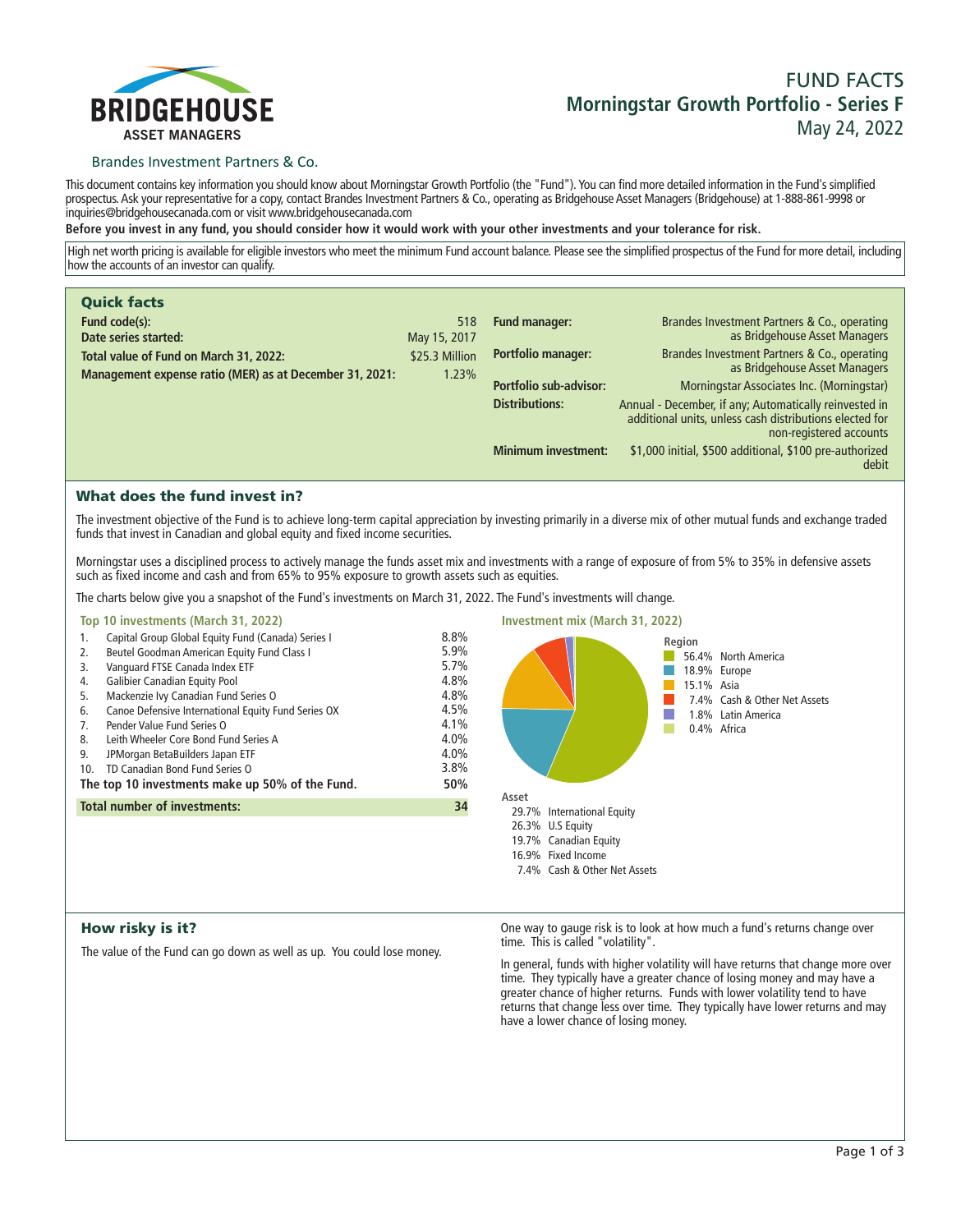

#### **Risk rating**

**Bridgehouse has rated the volatility of this Fund as Medium.**

**This rating is based on how much the fund's returns have changed from year to year. It doesn't tell you how volatile the fund will be in the future. The rating can change over time. A fund with a low risk rating can still lose money.**



## How has the fund performed?

**This section tells you how Series F units of the Fund have performed over the past 4 years. Returns are after expenses have been deducted. These expenses reduce the Fund's returns.**

**No guarantees**

#### **Year-by-year returns**

**The bar chart shows the Fund's Series F units annual performance for each of the years shown. The Fund dropped in value once in 4 years. The range of returns and change from year to year can help you to assess how risky the Fund has been in the past. It does not tell you how the Fund will perform in the future.**



**For more information about the risk rating and specific risks that can affect the Fund's returns, see the Risk section of the Fund's simplified prospectus.**

**Like most mutual funds, this Fund does not have any guarantees. You may not get back the amount of money you invest.**

#### **Best and worst 3-month returns**

**This table shows the best and worst returns for Series F units of the Fund in a 3-month period over the past 4 years. The best and worst 3-month returns could be higher or lower in the future. Consider how much of a loss you could afford to take in a short period of time.**

|                    | <b>Return</b> | 3 months ending | If you invest \$1,000 at the beginning of the period |
|--------------------|---------------|-----------------|------------------------------------------------------|
| <b>Best return</b> | 13.2%         | June 30, 2020   | Your investment would rise to \$1,132                |
| Worst return       | $-16.4\%$     | March 31, 2020  | Your investment would drop to \$836                  |

#### **Average return**

**If you invested \$1,000 in the Series F units of this Fund on the day the Series was established it would be worth \$1,310 as of March 31, 2022. This represents an annual compound rate of return of +5.7%.**

| Who is this fund for?                                                                                                                                                                                                                                                                                                                                                 | A word about tax                                                                                                                                                                                                                                                                                                                                                                                                                                                                       |
|-----------------------------------------------------------------------------------------------------------------------------------------------------------------------------------------------------------------------------------------------------------------------------------------------------------------------------------------------------------------------|----------------------------------------------------------------------------------------------------------------------------------------------------------------------------------------------------------------------------------------------------------------------------------------------------------------------------------------------------------------------------------------------------------------------------------------------------------------------------------------|
| • This Fund is suitable for investors who are long-term investors and who<br>wish to add the income potential and appreciation potential of fixed<br>income and equity mutual funds and exchange traded funds to their<br>portfolio.<br>This Fund is not suitable as a short term investment or for an investor who<br>cannot tolerate a medium degree of volatility. | In general, you'll have to pay income tax on any money you make on a fund.<br>How much you pay depends on the tax laws where you live and whether or not<br>you hold the Fund in a registered plan, such as a Registered Retirement<br>Savings Plan or a Tax-Free Savings Account.<br>Keep in mind that if you hold your fund in a non-registered account, any fund<br>distributions are included in your taxable income, whether you receive them in<br>cash or have them reinvested. |
|                                                                                                                                                                                                                                                                                                                                                                       |                                                                                                                                                                                                                                                                                                                                                                                                                                                                                        |

## How much does it cost?

**The following tables show the fees and expenses you could pay to buy, own and sell Series F units of the Fund. The fees and expenses - including any commissions can vary among each series of a fund and among funds. Higher commissions can influence representatives to recommend one investment over another. Ask about other funds and investments that may be suitable for you at a lower cost.**

#### **1. Sales charges**

**This Series of units does not have a sales charge option.**